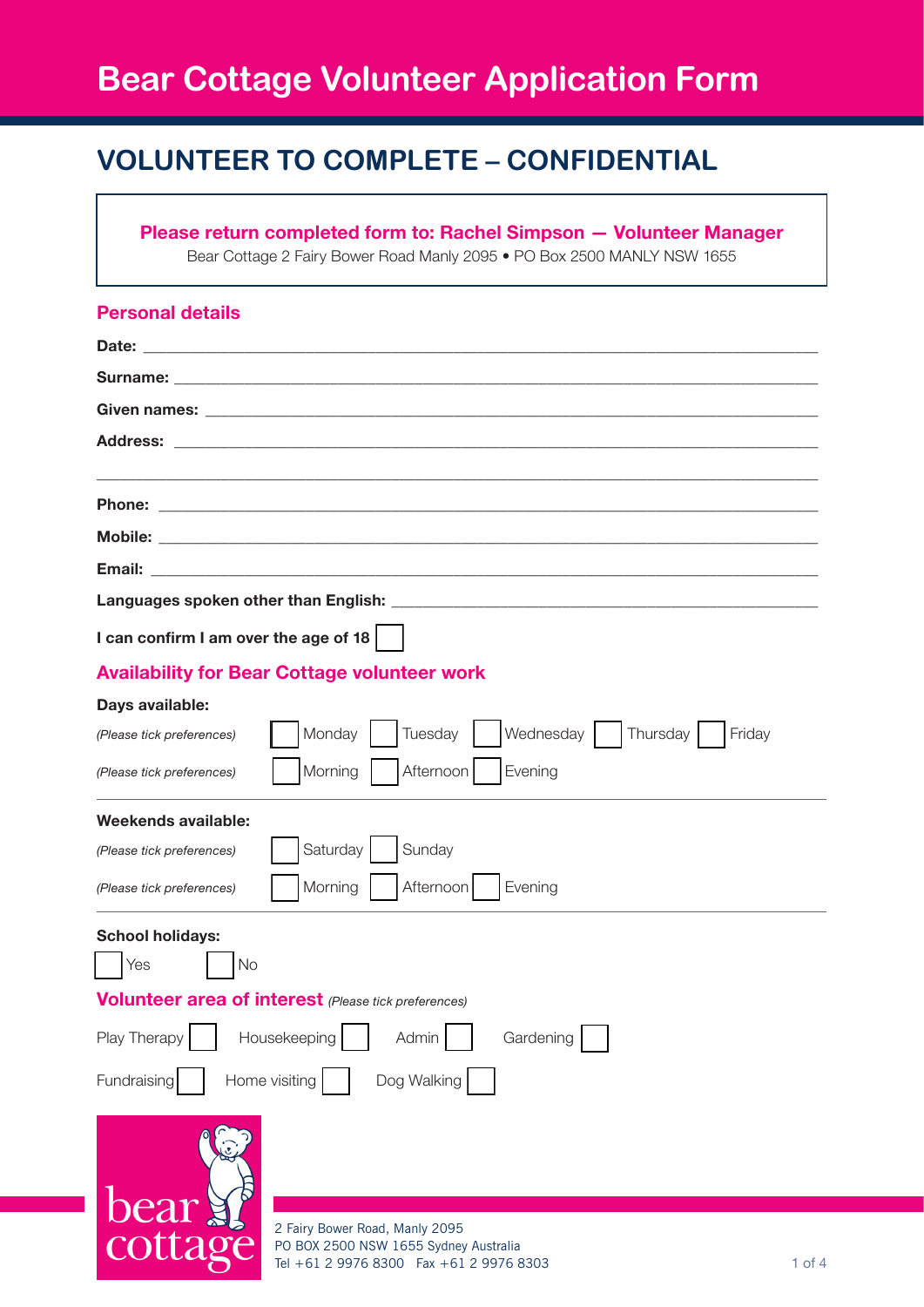## **Training programs**

| Attendance is compulsory (please tick)                      | Please indicate which introductory training program you would be available to attend if selected. |
|-------------------------------------------------------------|---------------------------------------------------------------------------------------------------|
| Weekday Morning 10:00am - 12:30pm                           |                                                                                                   |
| Weekday Evening 6:00pm - 8:30pm                             |                                                                                                   |
| Saturday 9:30am - 2:30pm                                    |                                                                                                   |
| Do you have a current driver's licence?<br><b>No</b><br>Yes |                                                                                                   |
|                                                             | Locality/suburbs/distance prepared to travel to, if volunteer with a family in the community:     |
|                                                             |                                                                                                   |
| How did you hear about Bear Cottage? (please tick)          |                                                                                                   |
| Media website                                               | Word of mouth<br>Website                                                                          |
| Live in area                                                | Attended Bear Cottage event                                                                       |
| Other:                                                      |                                                                                                   |
|                                                             |                                                                                                   |
|                                                             |                                                                                                   |
|                                                             | Why do you want to be a volunteer with Bear Cottage and what do you feel you could contribute?    |
|                                                             |                                                                                                   |
|                                                             |                                                                                                   |
|                                                             |                                                                                                   |
|                                                             |                                                                                                   |

 $\_$  ,  $\_$  ,  $\_$  ,  $\_$  ,  $\_$  ,  $\_$  ,  $\_$  ,  $\_$  ,  $\_$  ,  $\_$  ,  $\_$  ,  $\_$  ,  $\_$  ,  $\_$  ,  $\_$  ,  $\_$  ,  $\_$  ,  $\_$  ,  $\_$  ,  $\_$  ,  $\_$  ,  $\_$  ,  $\_$  ,  $\_$  ,  $\_$  ,  $\_$  ,  $\_$  ,  $\_$  ,  $\_$  ,  $\_$  ,  $\_$  ,  $\_$  ,  $\_$  ,  $\_$  ,  $\_$  ,  $\_$  ,  $\_$  ,



2 Fairy Bower Road, Manly 2095 PO BOX 2500 NSW 1655 Sydney Australia Tel +61 2 9976 8300 Fax +61 2 9976 8303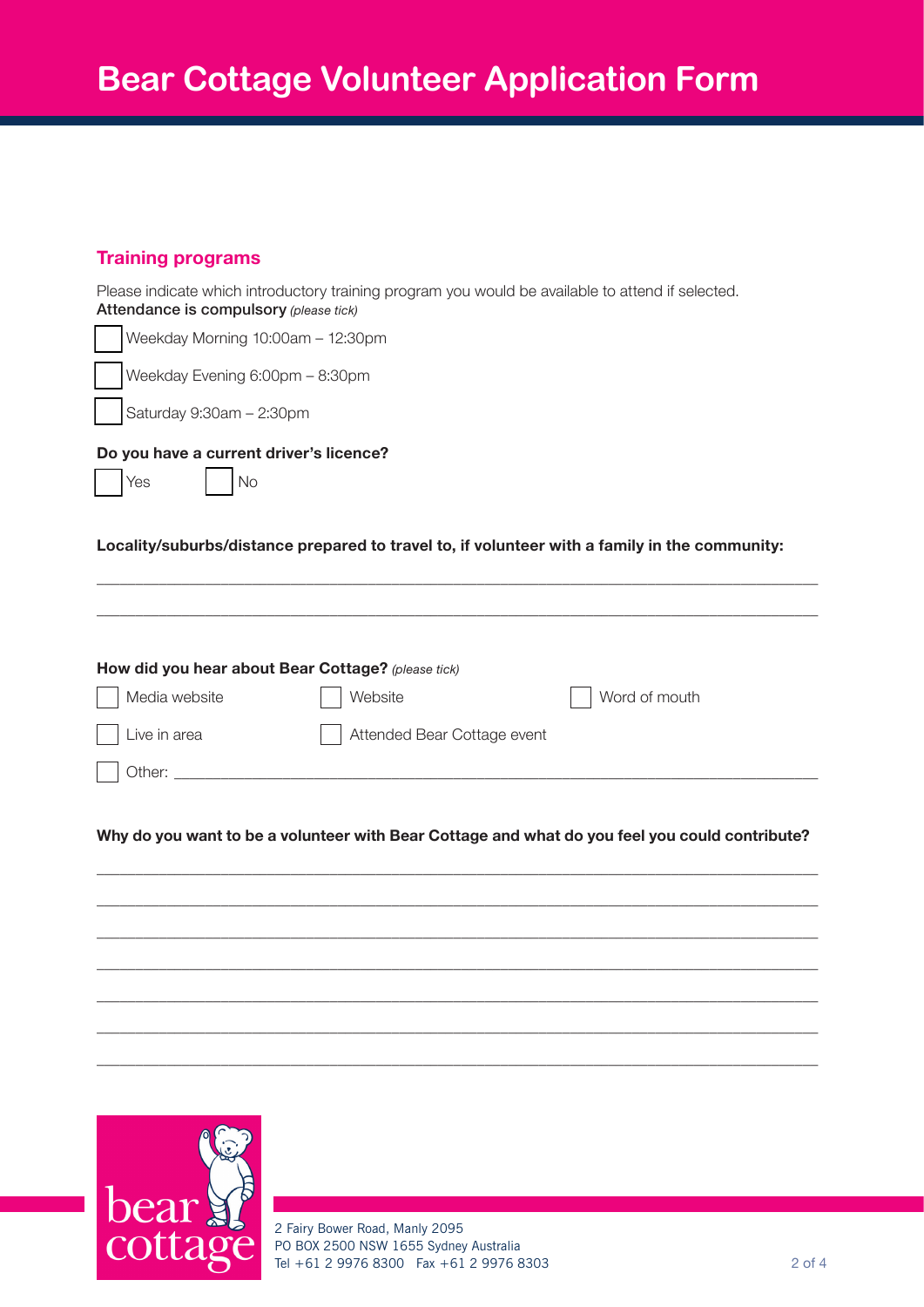#### **Personal history**

Please briefly outline your volunteer history (if any):

#### **Personal experience of loss**

**Deceased children:** 

Other deceased family members and significant others:

Have you experienced any loss eg, death in family, financial security or health?

Have you any disabilities/medical conditions which may affect the type of work you do as a volunteer?



2 Fairy Bower Road, Manly 2095 PO BOX 2500 NSW 1655 Sydney Australia Tel +61 2 9976 8300 Fax +61 2 9976 8303